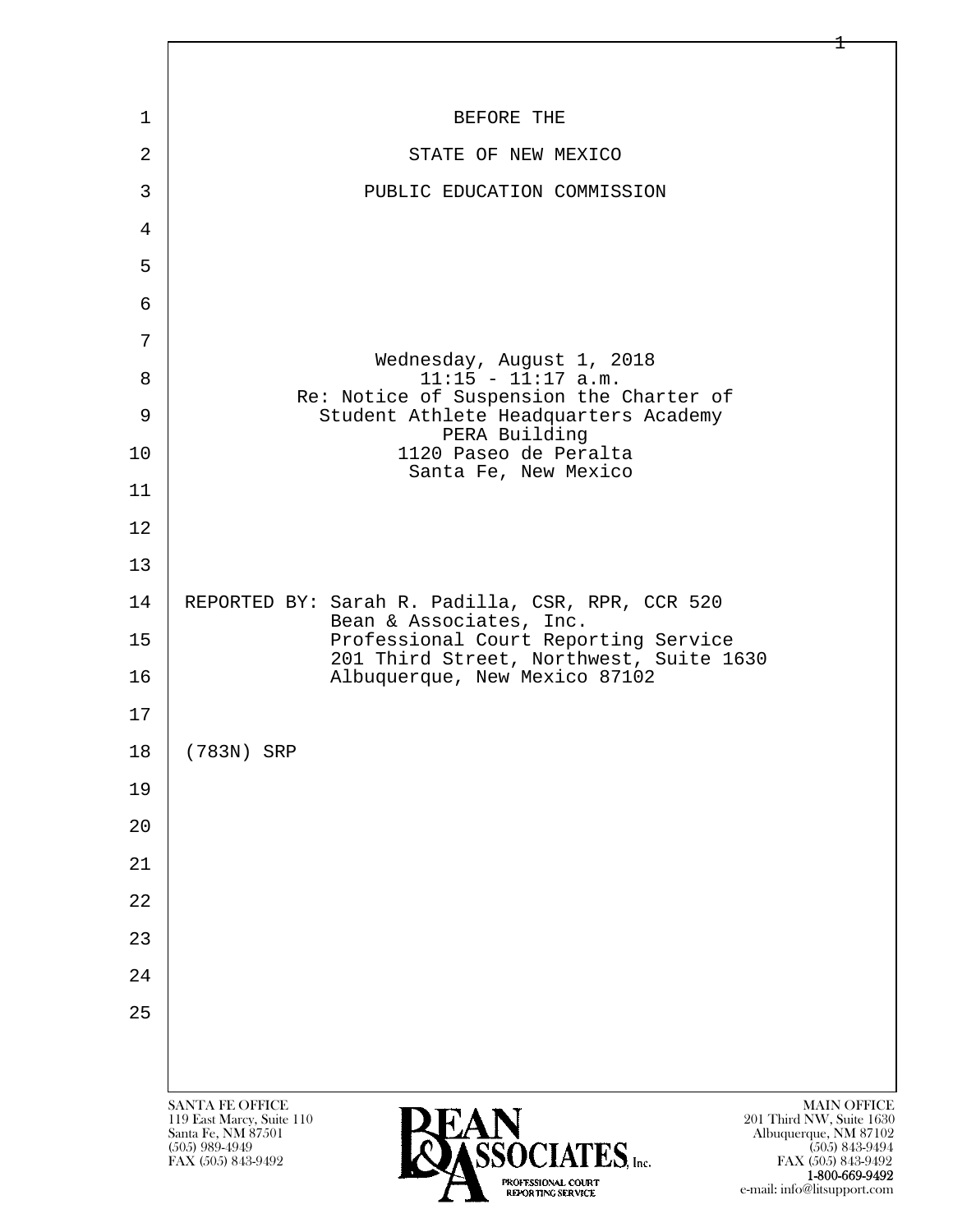| $\mathbf 1$    | APPEARANCES                                                                                                                             |
|----------------|-----------------------------------------------------------------------------------------------------------------------------------------|
| 2              | PATRICIA GIPSON, CHAIR, PUBLIC EDUCATION COMMISSION                                                                                     |
| 3              | KARYL ANN ARMBRUSTER, SECRETARY, DISTRICT 4                                                                                             |
| $\overline{4}$ | BEVERLY FRIEDMAN, CUSTODIAN OF RECORD, LIASON                                                                                           |
| 5              | DANIELLE JOHNSTON, MEMBER, DISTRICT 8                                                                                                   |
| 6              | TIM CRONE, MEMBER, DISTRICT 10                                                                                                          |
| 7              | AMI JAEGER, PEC ATTORNEY                                                                                                                |
| 8              | GILBERT PERALTA, VICE-CHAIR, DISTRICT 7                                                                                                 |
| 9              | CARMIE LYNN TOULOUSE, MEMBER, DISTRICT 3                                                                                                |
| 10             | DAVID ROBINS, MEMBER, DISTRICT 2                                                                                                        |
| 11             | KATIE POULOS, ASSISTANT SECRETARY, CHARTER SCHOOL DIVISION, PED                                                                         |
| 12             |                                                                                                                                         |
| 13             |                                                                                                                                         |
| 14             |                                                                                                                                         |
| 15             |                                                                                                                                         |
| 16             |                                                                                                                                         |
| 17             |                                                                                                                                         |
| 18             |                                                                                                                                         |
| 19             |                                                                                                                                         |
| 20             |                                                                                                                                         |
| 21             |                                                                                                                                         |
| 22             |                                                                                                                                         |
| 23             |                                                                                                                                         |
| 24             |                                                                                                                                         |
| 25             |                                                                                                                                         |
|                |                                                                                                                                         |
|                | <b>SANTA FE OFFICE</b><br><b>MAIN OFFICE</b>                                                                                            |
|                | 119 East Marcy, Suite 110<br>201 Third NW, Suite 1630<br>Santa Fe, NM 87501<br><b>LAIN</b><br>ASSOCIATES, Inc.<br>Albuquerque, NM 87102 |
|                | $(505)$ 989-4949<br>$(505)$ 843-9494<br>FAX (505) 843-9492<br>FAX (505) 843-9492                                                        |

2

**1-800-669-9492**<br> **EXALTERIONAL CN BT** e-mail: info@litsupport.com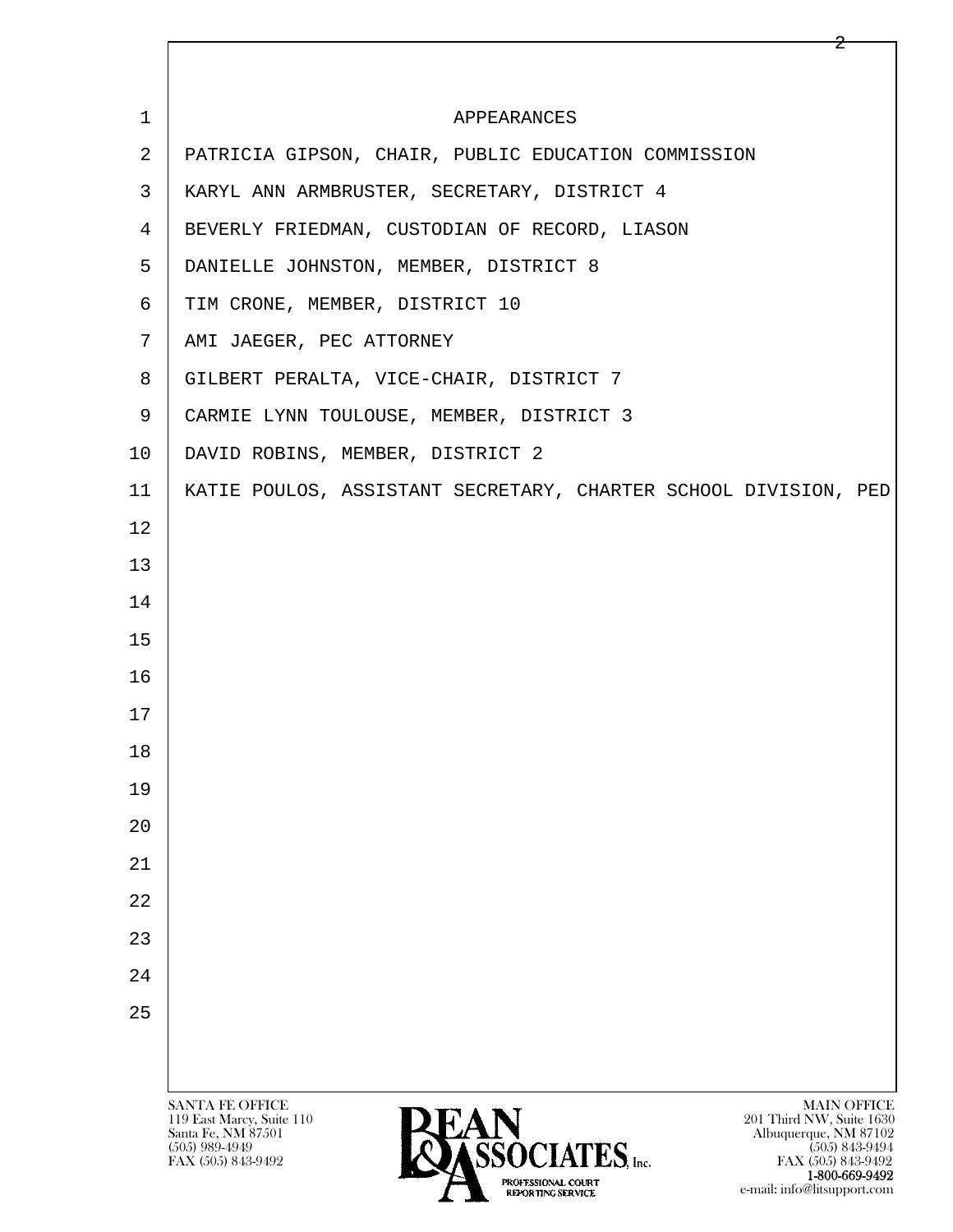l  $\overline{\phantom{a}}$ 1 Santa Fe, New Mexico, Wednesday, August 1, 2018  $2 | 11:15 - 11:17 \text{ a.m.}$  $3 \mid$  -o0o-4 MS. GIPSON: Good morning, everyone. It is 5 Wednesday, August 1st. It is 11:15. And I'm going to 6 call to order this meeting of the New Mexico Public 7 Education Commission. 8 Commissioner Armbruster, call the order, 9 please, roll call. 10 | MS. ARMBRUSTER: Mr. Robins. 11 | MR. ROBINS: Present. 12 MS. ARMBRUSTER: Ms. Armbruster is here. 13 Mr. Conyers is not here. 14 Commissioner Peralta. 15 COMMISSIONER PERALTA: Here. 16 MS. ARMBRUSTER: Commissioner Johnston. 17 | MS. JOHNSTON: Present. 18 MS. ARMBRUSTER: Commissioner Crone. 19 MR. CRONE: Here. 20 MS. ARMBRUSTER: Commissioner Ruiz is not 21 here. Mr. Caballero is not here. 22 | MS. GIPSON: I will lead us in the pledge of 23 | allegiance and salute to the flag. 24 MS. TOULOUSE: Madame chair, I refuse to do  $25$  | the pledge.

<u>3</u>

119 East Marcy, Suite 110<br>Santa Fe, NM 87501

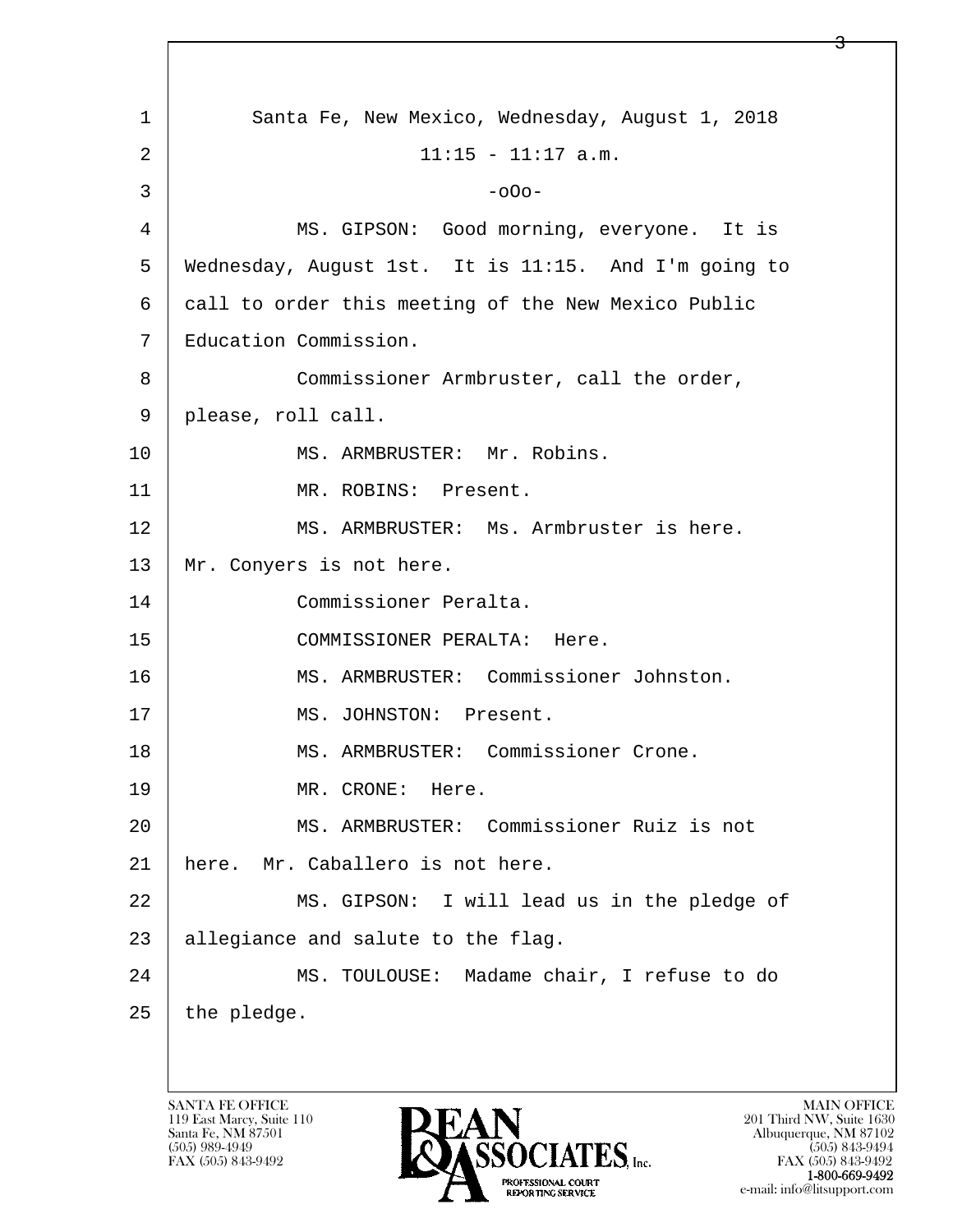l  $\overline{\phantom{a}}$ 1 (Pledge of Allegiance and salute to the  $2$  [ flag.) 3 MS. GIPSON: We are now on to Item No. 2, 4 the approval of the agenda. And the only change I 5 have is the removal of No. 3. Do we have any other 6 changes? If not, I will entertain a motion. 7 | MS. ARMBRUSTER: Move for the approval. 8 | MS. GIPSON: Motion by 9 Commissioner Armbruster, a second by 10 | Commissioner Robins. All in favor. 11 | THE COMMISSION: Aye. 12 | MS. GIPSON: Opposed? In hearing no 13 | opposition, the motion passes. 14 We are on to Item No. 4, discussion of 15 possible action regarding Student Athlete Headquarters 16 | Academy, school charter, and charter contract. 17 So I believe all of the commissioners that 18 are present were present at the emergency meeting that 19 | we had; correct? You were not, you were not. Sorry. 20 Commissioner Peralta was not present. So, 21 Commissioners, I will just ask if you have any 22 questions or comments, I guess most particularly 23 questions in regards to anything that has transpired 24 | over the last approximately two weeks? 25 MR. ROBINS: Madame chair, I guess, with the

4

119 East Marcy, Suite 110<br>Santa Fe, NM 87501

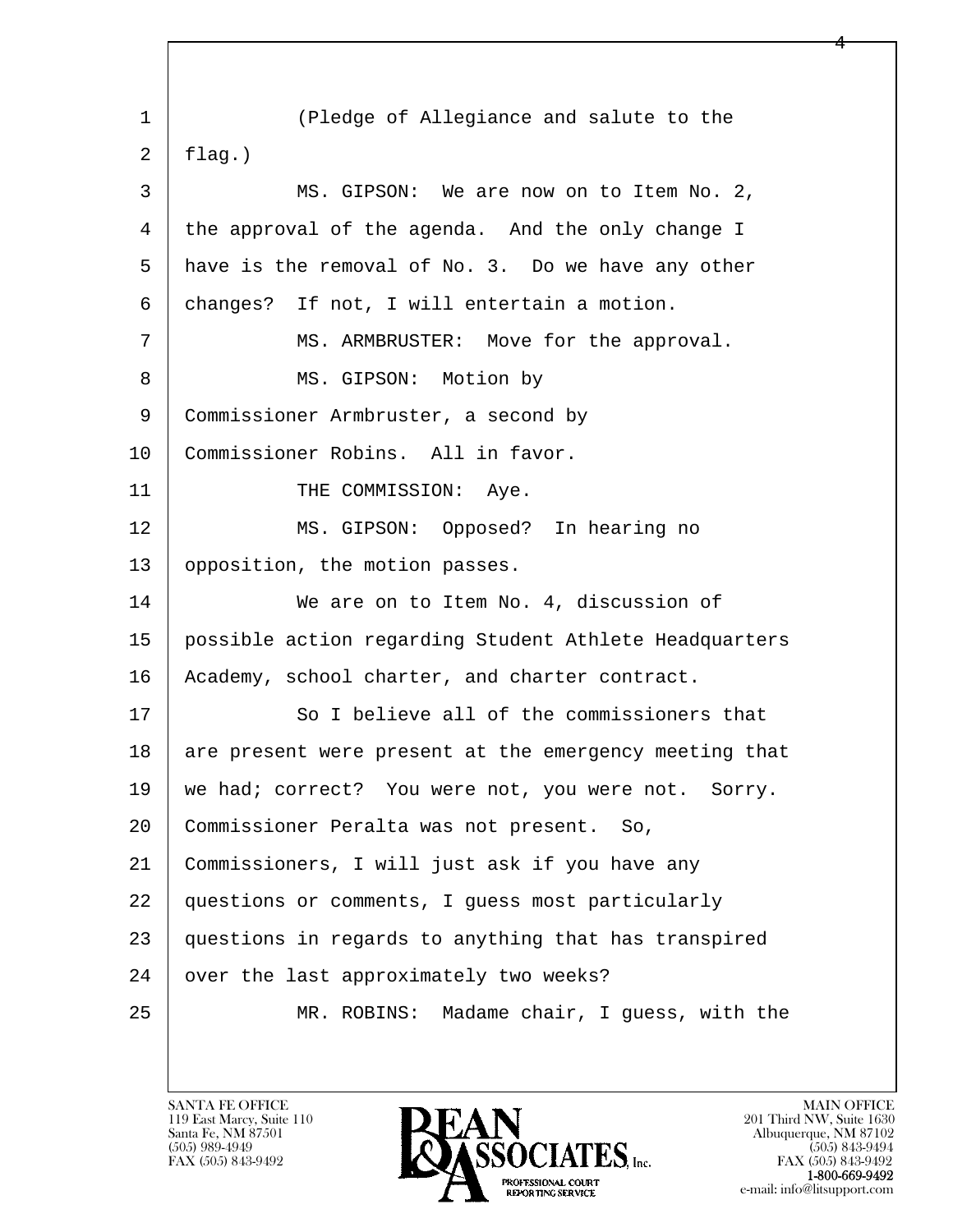l  $\overline{\phantom{a}}$ 1 letter that was submitted on July 7th from SAHQ, the 2 president, Mr. Stepic, can I inquire as to what has 3 happened with the student records and other records of 4 the charter? 5 MS. POULOS: At this point, no action has 6 been taken either from CSD or the PEC with regards to 7 | student files. And so they should be secured at the 8 | school, as they were required to be throughout the 9 summer and in the school year. The intent is to  $10$  ensure that those  $-$ - that control is taken over those 11 to ensure that they are accessible to families and are 12 able to be distributed as needed. 13 MR. ROBINS: Thank you. No other questions. 14 MS. GIPSON: Okay. So I am going to move 15 that the PEC accept the surrender of Student Athlete 16 Headquarters Schools Academy Charter Schools charter 17 | and hereby terminate its charter. 18 MR. PERALTA: I will second that. 19 MS. GIPSON: Seconded by 20 Commissioner Peralta. Any discussion? 21 | Commissioner Armbruster. 22 MS. ARMBRUSTER: Yes. 23 MS. ARMBRUSTER: Commissioner Crone. 24 MR. CRONE: Yes. 25 MS. ARMBRUSTER: Commissioner Peralta.

119 East Marcy, Suite 110<br>Santa Fe, NM 87501



FAX (505) 843-9492 FAX (505) 843-9492

5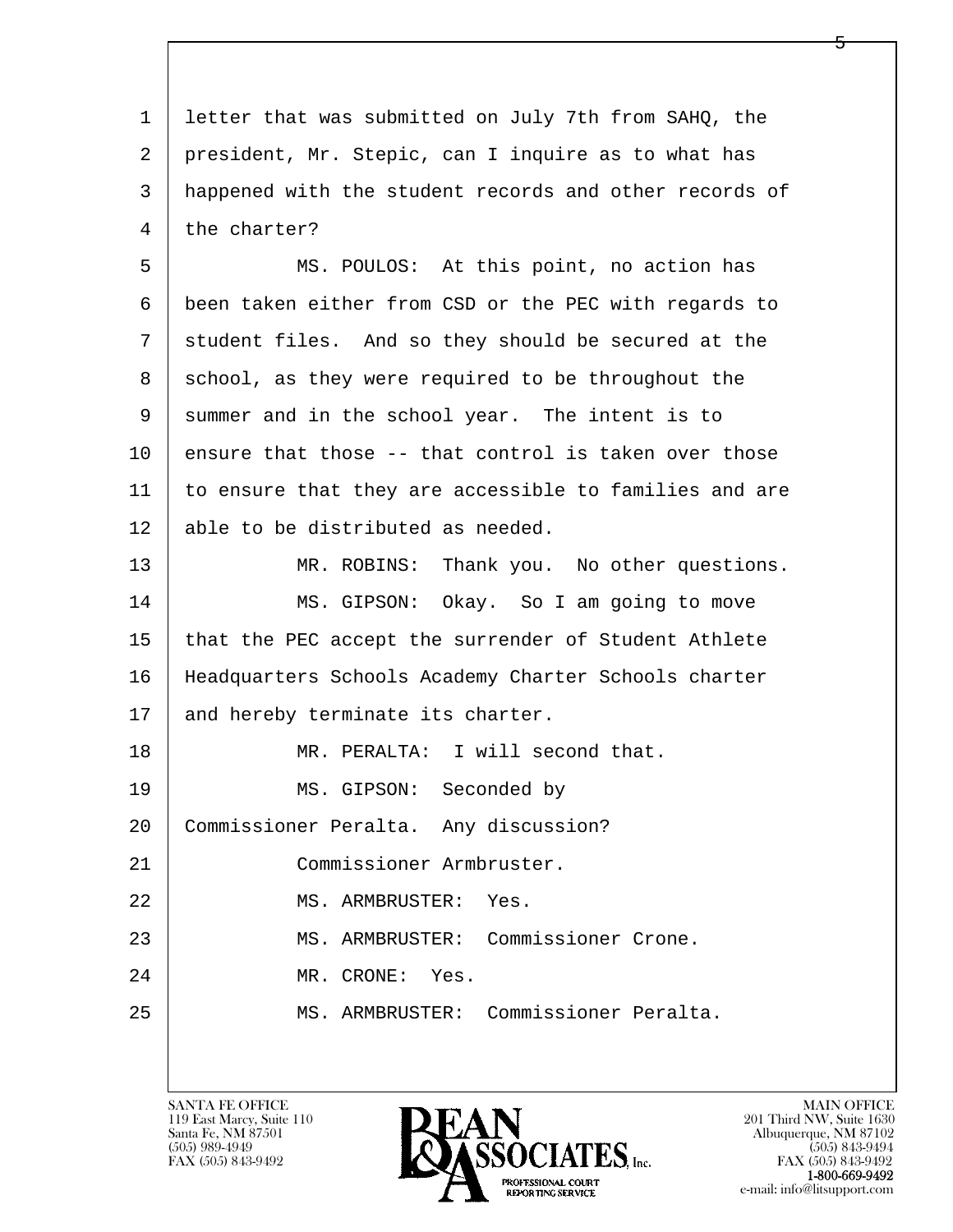l  $\overline{\phantom{a}}$ SANTA FE OFFICE MAIN OFFICE MAIN OFFICE MAIN OFFICE MAIN OFFICE 119 East Marcy, Suite 110<br>Santa Fe, NM 87501 Santa Fe, NM 87501 Albuquerque, NM 87102  $\overline{\text{S5OCIATES}}_{\text{Inc}}$  [505) 989-4949 [505] 843-9492 [505] 843-9492 [505] 843-9492 1 | MR. PERALTA: Yes. 2 | MS. ARMBRUSTER: Commissioner Robins. 3 MR. ROBINS: Yes. 4 MS. ARMBRUSTER: Commissioner Johnston. 5 MS. JOHNSTON: Yes. 6 MS. ARMBRUSTER: Commissioner Gipson. 7 | MS. GIPSON: Yes. 8 9 MS. ARMBRUSTER: Motion passes seven-zero  $10$  vote. 11 MS. GIPSON: I will entertain a motion to 12 adjourn. Motion by Commissioner Crone, second by 13 | Commissioner Johnston. All in favor? 14 THE COMMISSION: Aye. 15 MS. GIPSON: Opposed? Hearing no 16 opposition, the motion passes seven-zero. The motion 17 passes. We are adjourned. Thank you. 18 (The proceeding concluded at 11:17 a.m.) 19 20 21 22 23 24 25

FAX (505) 843-9492 FAX (505) 843-9492 1-800-669-9492 e-mail: info@litsupport.com

6